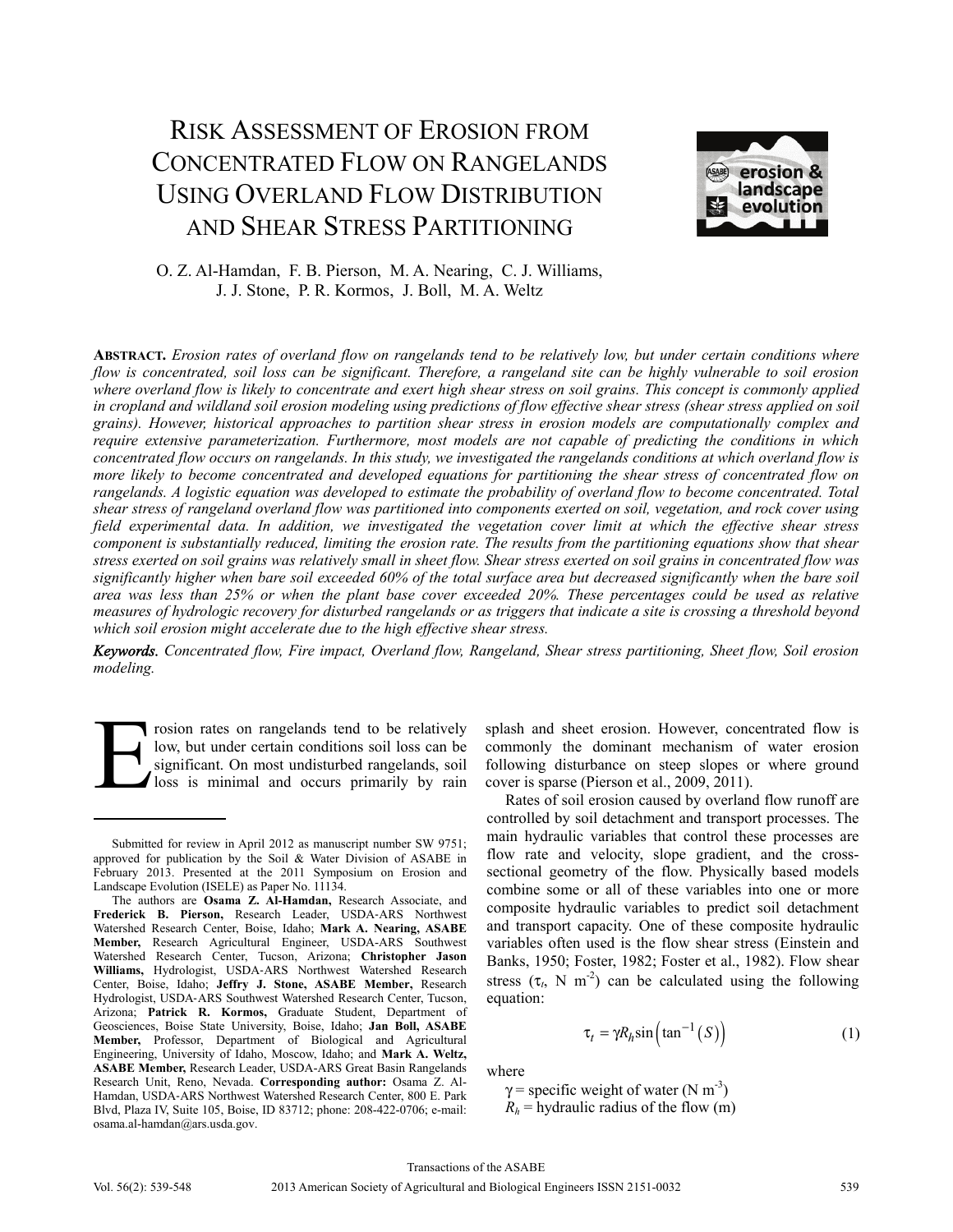$S =$ slope (m m<sup>-1</sup>).

On bare soil surfaces, shear stress is exerted on soil grains or soil form roughness; however, on surfaces with rock and vegetation cover, the shear stress is exerted on the entire composite surface (Einstein and Banks, 1950). In many physically based models, only overland flow shear stress exerted on soil aggregates (grains) is used to estimate soil detachment rate and sediment transport capacity. For instance, the Water Erosion Prediction Project (WEPP) model (Nearing et al., 1989; Flanagan and Nearing, 1995) uses the following equation to estimate soil detachment rate:

$$
D_r = K_r \left(\tau_e - \tau_c\right) \left(1 - \frac{G}{T_c}\right) \tag{2}
$$

where

 $D_r$  = rill detachment rate (kg s<sup>-1</sup> m<sup>-2</sup>)

 $K_r$  = rill erodibility parameter (s m<sup>-1</sup>)

- $\tau_e$  = effective flow shear stress acting on the soil (N m<sup>-2</sup>)
- $\tau_c$  = critical shear stress at which soil detachment initiates  $(N m<sup>-2</sup>)$
- $G =$  sediment load (kg s<sup>-1</sup> m<sup>-1</sup>)
- $T_c$  = sediment transport capacity (kg s<sup>-1</sup> m<sup>-1</sup>).

The transport sediment capacity is calculated by the following equation:

$$
T_c = k_t \tau_e^{1.5} \tag{3}
$$

where  $k_t$  is a transport coefficient  $(m^{0.5} s^2 kg^{-0.5})$ . Equations 2 and 3 are largely dependent on, and hence need a good estimate of, the partitioned shear (τ*e*) in order to perform well. Equation 1 estimates only the total shear stress; therefore, partitioning of the calculated total shear stress into components exerted on soil, vegetation cover, and rock cover is a key element for advancing erosion predictive technologies such as WEPP.

Multiple approaches have been reported in the literature that separate the effective shear stress exerted on soil grains from the total shear stress (e.g., Giménez and Govers, 2008). Foster (1982) estimated the effective shear stress component based on the assumption that the ratio of effective shear stress to total shear stress is equal to the ratio of the soil hydraulic friction factor to the friction factor of the composite surface:

$$
\frac{\tau_e}{\tau_t} = \frac{f_s}{f_t} \tag{4}
$$

where  $f_s$  and  $f_t$  are the Darcy-Weisbach hydraulic friction factor of the soil and the hydraulic friction factor of the composite surface, respectively. This method is based on the theory that the grain friction factor is independent of the presence of form shear stress, and thus the total hydraulic resistance can be divided into that which occurs because of the soil grains and that which occurs because of form roughness (Einstein and Banks, 1950; Einstein and Barbarossa, 1952).

A second method uses the measured mean velocity of the flow to estimate the corresponding hydraulic radius on

a plane bed, which is then used to calculate the grain shear stress (Laursen, 1958; Foster et al., 1980, 1982):

$$
\tau_e = \gamma R_{hs} \sin\left(\tan^{-1}(S)\right) \tag{5}
$$

where  $R_{hs}$  is the effective hydraulic radius due to soil. Foster et al. (1982) used Manning's equation to calculate *Rhs* as:

$$
R_{hs} = \left(\frac{Vn_s}{S^{0.5}}\right)^{1.5} \tag{6}
$$

where *V* is flow velocity (m s<sup>-1</sup>), and  $n_s$  is Manning's n of a plane bed.

Raupach (1992) proposed using drag force partitioning theory to predict shear stress portions. Even though originally developed to deal with wind shear stress, Thompson et al. (2004) showed that Raupach's method is applicable to runoff shear stress by:

$$
\frac{\tau_e}{\tau_t} = \frac{C_p}{C_p + C_R \lambda} \tag{7}
$$

where

 $C_p$  = soil particle drag coefficient

 $C_R$  = drag coefficient for a single vegetal element

 $\lambda$  = roughness density, which is related to the number and size of vegetal elements per surface area.

Temple (1980, 1983, 1985) also applied the concept of separating the effective shear stress from the total shear stress for the purpose of designing vegetated channels. With the assumption that vegetal cover is dense and uniform, Temple (1980) derived the following equation for calculating the effective shear stress:

$$
\frac{\tau_e}{\tau_t} = (1 - C_F) \left(\frac{n_s}{n}\right)^2 \tag{8}
$$

where

- $C_F$  = empirical parameter describing the potential of the vegetal cover to dissipate turbulence eddies in the immediate vicinity of the soil/water boundary
- n*s* = Manning's n resistance coefficient associated with the soil only

n = Manning's n resistance coefficient for the channel.

Foster's (1982) approach has been commonly applied in physically based erosion models such as WEPP (Nearing et al., 1989) and CREAMS/GLEAMS (Foster et al., 1980) where the friction factor is accounted separately for the different effects of cover. In order to apply this method, the friction factor must be partitioned by surface elements. Several methods have been developed for partitioning the friction factor (e.g., Weltz et al., 1992; Gilley and Weltz, 1995; Hu and Abrahams, 2006; Wilcox et al., 2006; Li, 2009), but most of these approaches are difficult to implement in existing field-scale erosion models due to their high computational and input demands. Although some data have been reported in the past related to shear stress partitioning for natural lands and rangelands (e.g., Weltz et al., 1992), most of the reported data were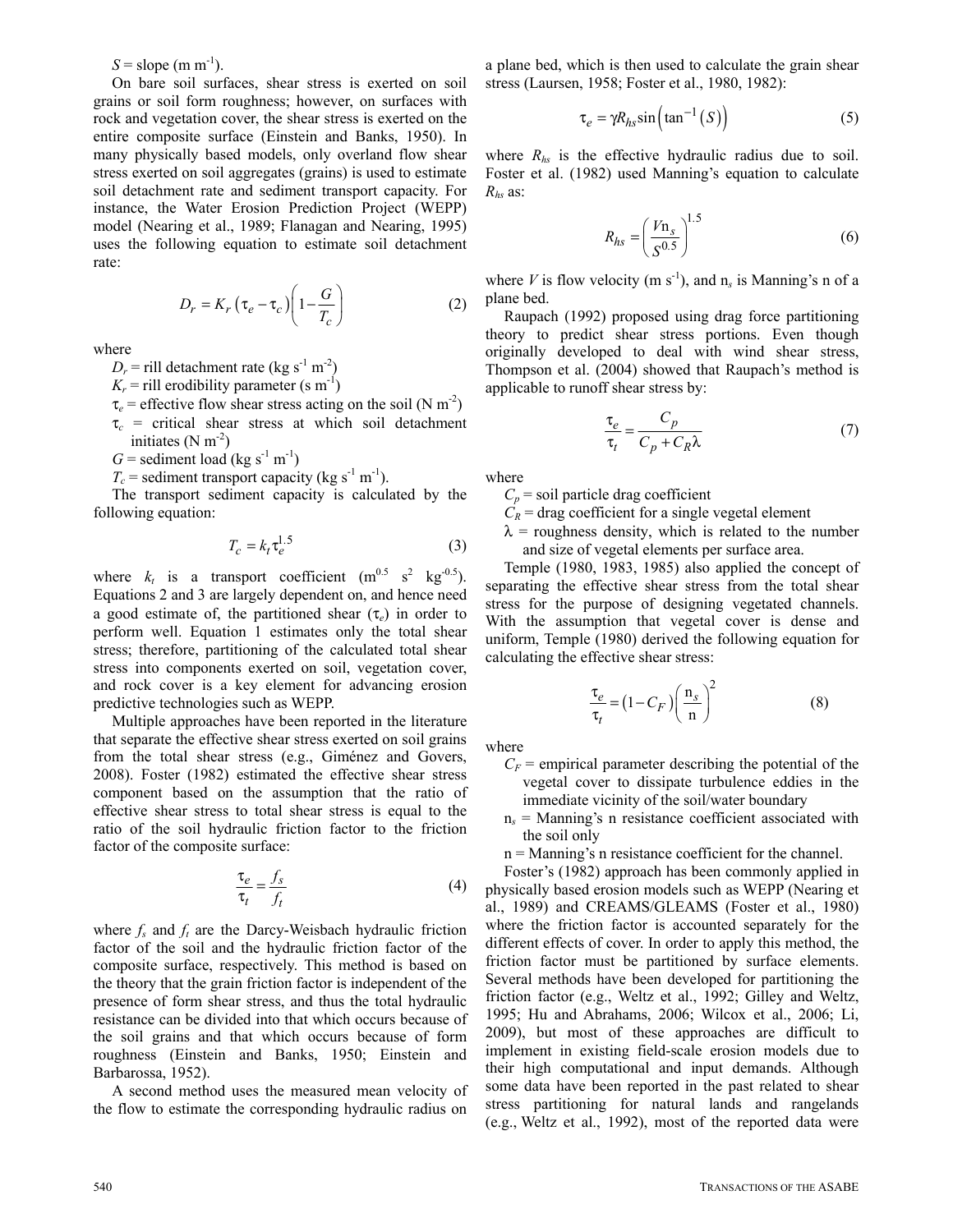collected either in the laboratory (e.g., Li, 2009) or in rowcrop agricultural settings (e.g., Gilley and Weltz, 1995; Giménez and Govers, 2008).

The objectives of this study are: (1) to investigate cover and flow conditions under which flow transitions from sheet to concentrated flow, thereby identifying the limit at which the effective shear stress component is substantially increased, thus accelerating the potential erosion rate, and (2) to develop equations that estimate the effective overland flow shear stress by applying the Darcy-Weisbach friction partitioning method to field-collected experimental data for rangelands.

# **MATERIALS AND METHODS**

#### **STUDY SITES**

The data used in this study were obtained from rangeland field experimental work by the USDA-ARS Northwest Watershed Research Center in Boise, Idaho. The work resulted in hundreds of experimental plots. The data were collected from rangeland sites within the U.S. Great Basin region and span a wide range of slope angles (5.6% to 65.8%), soil types, and vegetative cover (table 1). Many of the sites exhibit some degree of disturbance and/or treatments, such as tree encroachment, wildfire, prescribed fire, tree mastication, and/or tree cutting (table 1). Numerous rectangular plots (approx. 4 m long  $\times$  2 m wide) were selected at each site, encompassing all treatments for the respective site. Average slope, canopy and ground cover, and microtopography were measured for each plot (Pierson et al., 2007, 2009, 2010).

#### **MEASUREMENT AND CALCULATION OF HYDRAULIC PARAMETERS AND EROSION RATE**

Overland flow was simulated on each experimental plot for a range of flow rates over near-saturated surface soil conditions. Surface soils were pre-wetted by artificial rainfall immediately prior to overland flow initiation (Pierson et al., 2007, 2008a, 2009). Overland flow was released from a concentrated source centered 4 m upslope of the plot discharge outlet (Pierson et al., 2007, 2008a, 2009, 2010; Moffet et al., 2007). Each inflow rate was applied for 12 min using a flow regulator. In the early experiments (before 2006), the applied inflow rates were 3, 7, 12, 15, 21, 24 L min<sup>-1</sup>, while they were 15, 30, 45 L min<sup>-1</sup> in the later experiments, with the exception of the Breaks site in 2004. The plot flow velocity for each inflow rate was measured using a salt  $(CaCl<sub>2</sub>)$  tracing method. A concentrated salt solution was released into the fastest (as determined by visual tracer) flow path. The mean travel

time of the salt solution between rill cross-sections at transects 1 and 3 m downslope of the release point was monitored instantaneously with conductivity probes. Flow velocity was calculated as the distance between conductivity probes (2 m) divided by the mean travel time of the salt solution between the 1 and 3 m transects. Flow width and depth measurements at transects 1 and 3 m downslope of the flow release were used in this study, in order to be consistent with the velocity measurements. Flow dimension measurements at some sites were taken at transects 0.5, 1.5, 2.5, 3.5 m. In these cases, only dimension measurements at 1.5 and 2.5 m were considered (Al-Hamdan et al., 2012). For flow path calculations, each flow path cross-section was assumed to be rectangular in order to achieve consistency in the data analyses (Al-Hamdan et al., 2012). Multiple depth measurements were taken for each cross-section, and the depth was calculated as the average of these measurements. The average width, depth, and hydraulic radius  $(R<sub>h</sub>)$  of each flow path for each inflow rate was then calculated as the average of means from each cross-section. The hydraulic radius was calculated as:

$$
R_h = \frac{A}{P_{wet}}\tag{9}
$$

where *A* is the cross-sectional area  $(m^2)$ , and  $P_{wet}$  is the wetted perimeter (m). In the rectangular cross-section case, *Rh* was calculated as:

$$
R_h = \frac{wd}{(w + 2d)}\tag{10}
$$

where *w* and *d* are the average width and the average depth of each flow path, respectively (m).

Experimental runs resulted in two runoff categories: concentrated flow runs and sheet flow runs. Concentrated flow paths were separated from sheet flow by comparing the hydraulic radius to the flow depth for the respective flow path (Al-Hamdan et al., 2012). If the flow path was too shallow, the depth of the flow would be negligible with respect to the width. In this case, the denominator in equation 10 would be approximately equal to *w*, and *Rh* would be approximately equal to *d*. In our data, if *Rh* and *d* were significantly different (i.e., *d* is 5% or more greater than  $R_h$ ), then the flow path was considered as concentrated flow. In some cases, the flow would be concentrated at the top of the plot due to scouring at the inflow release point and then start to disperse downhill, changing to sheet flow. In order to avoid considering such cases as concentrated flow or sheet flow, the criterion was applied on each path at transects 1 and 3 m from the top of the plot. In

**Table 1. Land management treatments, dominant plant community, and soil type descriptions for rangeland field sites in this study.** 

| <b>Site</b>        | State  | Treatment                                | Landscape                        | Soil Type         |
|--------------------|--------|------------------------------------------|----------------------------------|-------------------|
| Denio              | Nevada | Burned, untreated                        | Sagebrush steppe                 | Sandy loam        |
| <b>Breaks</b>      | Idaho  | Burned, untreated                        | Sagebrush steppe                 | Course sandy loam |
| <b>Steens</b>      | Oregon | Cut, uncut                               | Western juniper                  | Silt loam         |
| Onaqui             | Utah   | Burned, tree mastication, cut, untreated | Sagebrush steppe/Utah juniper    | Gravely loam      |
| Marking corral     | Nevada | Burned, cut, untreated                   | Pinyon-juniper/sagebrush steppe  | Gravelly loam     |
| Castlehead         | Idaho  | Burned, cut, untreated                   | Western juniper/sagebrush steppe | Stony loam        |
| <b>Upper Sheep</b> | Idaho  | Burned, untreated                        | Sagebrush steppe                 | Silt or silt loam |
|                    |        |                                          |                                  |                   |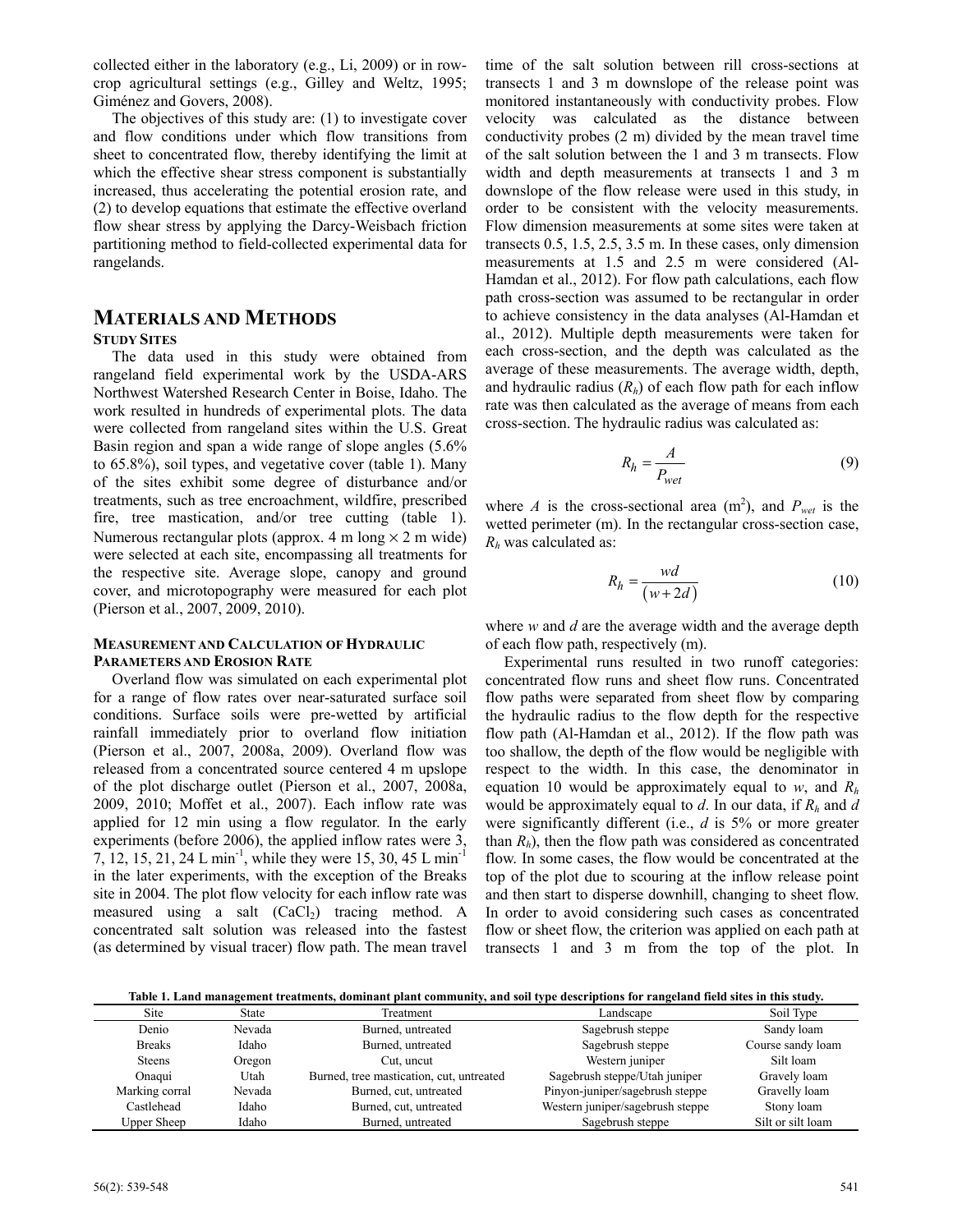experimental runs that formed concentrated flow paths and sheet flow at the same time, the case was considered as concentrated flow only if the flow path that had the largest hydraulic radius was concentrated. After categorizing the experimental runs into concentrated flow runs and sheet flow runs, the hydraulic parameters were calculated using the calculated depth of the cross-section from the measured flow discharge, flow velocity, and flow width instead of the field-measured depth (Al-Hamdan et al., 2012).

The overland flow discharge for each experimental run was calculated as the average of the inflow rate and the outflow rate of a plot. While the inflow rate was controlled and measured by the flow regulator, the outflow discharge rate was derived from timed runoff samples that were collected in bottles or buckets at the exit of the plot (Pierson et al., 2007, 2009, 2010). The outflow discharge rate was calculated as the sample volume divided by the collection time. The timed runoff samples were weighed, oven-dried at 105°C, and then re-weighed to estimate the runoff sediment concentration.

In order to find the flow discharge in the flow path that corresponded to the measured velocity, the total overland flow discharge was distributed to the flow paths based on their hydraulic radius. Manning's equation was used for calculating the conveyance factor (*K*) for each component, and then the total flow rate was distributed proportionally to each channel component based on its *K* value (Al-Hamdan et al., 2012). For instance, an individual flow path with twice the conveyance factor as a second flow path would have twice the share of the collective flow.

To calculate the effective shear stress, we followed Foster's (1982) method of partitioning the friction factor by combining equations 1 and 4:

$$
\tau_e = \gamma R_h \sin\left(\tan^{-1}\left(S\right)\right) \left(\frac{f_s}{f_t}\right) \tag{11}
$$

The measured Darcy-Weisbach friction factor  $(f_t)$  was calculated by:

$$
f_t = \frac{8gR_hS}{V^2} \tag{12}
$$

where

 $V =$  measured velocity (m s<sup>-1</sup>)  $S =$  average slope of the plot (m m<sup>-1</sup>)  $g =$  acceleration due to gravity (m s<sup>-2</sup>)  $R_h$  = hydraulic radius (m).

Empirical equations that predict the measured total friction factor  $(f_t)$  were developed by regressing the measured total friction against the measured vegetation and rock cover, slope, and flow rate (Al-Hamdan et al., 2012). In order to estimate the friction factor of soil grains, the vegetation cover term was assumed as the friction contribution to the total friction factor. The soil hydraulic friction portion was assumed to be the logarithmic difference between the total friction and the friction of the cover elements. The intercept in the equation was assumed to be the friction factor due to soil grains. Flow discharge and slope were used to track the temporal and spatial

variability of the ratio of soil roughness to total hydraulic roughness, given that the temporal variability of flow discharge and the spatial variability of slope were available. Equation 4 was then used to find the effective shear stress.

In order to examine the difference in hydraulics regimes between the concentrated flow and sheet flow data, the relationship between the total friction and Reynolds number (Re) was investigated. Reynolds number was calculated by the following equation:

$$
Re = \frac{4VR_h}{v}
$$
 (13)

where v is the kinematic viscosity  $(m^2 s^1)$ .

## **STATISTICAL ANALYSIS**

SAS software (SAS, 2007) was used for all statistical analyses. Simple linear regression analysis was used to test the relationship between the hydraulic friction  $(f_t)$  and Reynolds number and to test the relationship between the sediment flux and shear stress. Multiple stepwise linear regression analysis was used to derive all the relationships between the hydraulic friction  $(f_t)$  as dependent variable and ground cover attributes, slope, and flow discharge as independent variables. In addition to ordinary least squares (OLS) regression, reduced major axis (RMA) regression was used to develop the relationship between the hydraulic friction  $(f_t)$  as dependent variable and ground cover. Prior to regression analysis, values of variables were log transformed (base 10) to address deviation from normality as well as to improve the uniformity of variance and linearity (Allison, 1999). The general linear model was used to test the significance of differences between relationships among runoff categories. Logistic regression analysis was used to develop a model that predicts the probability of concentrated flow formation in overland flow based on bare soil fraction, slope, and unit flow discharge values. A significance level of 0.05 was used for all statistical tests, including the criteria for including the variables in the multiple regressions.

## **RESULTS AND DISCUSSION**

## **CONCENTRATED FLOW AND SHEET FLOW**

The results show that formation of concentrated flow was positively correlated with flow discharge per unit width, slope, and ground cover. For instance, for sites with relatively gentle slope (i.e., slope is less than 0.2) at an inflow rate of 30 L min<sup>-1</sup>, only 14% of the experimental runs were concentrated flow. This number increased to 46% for steep-slope experiential runs (i.e., slope is larger than 0.2) at the same inflow rate. Concentrated flow was generated in 41% of the experimental runs performed on plots with less than 25% bare soil. The percentage of experimental runs that generated concentrated flow doubled to 80% on plots with more than 75% bare soil.

A multiple logistic regression that predicts the probability of overland flow to concentrate (*P*) was developed: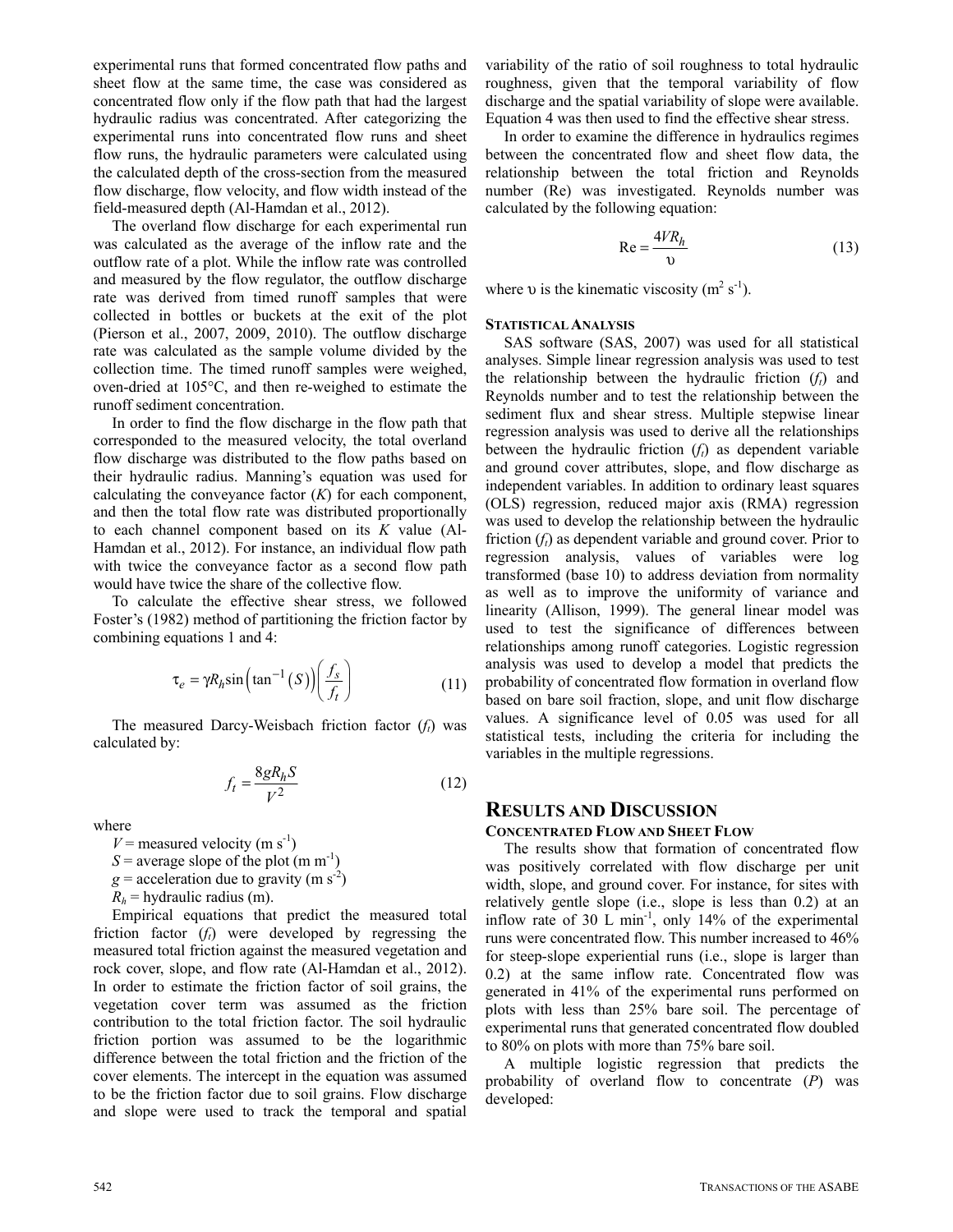$$
P = \frac{\exp(-6.397 + 8.335S + 3.252bare + 3440q)}{1 + \exp(-6.397 + 8.335S + 3.252bare + 3440q)}
$$
(14)  
(*n* = 756)

where

 $S =$ slope (m m<sup>-1</sup>) *bare* = fraction of bare soil to total area  $(m^2 m^2)$ 

 $q =$  flow discharge per unit width (m<sup>2</sup> s<sup>-1</sup>).

The ranges of *S*, *bare*, and *q* used for developing the equation were 0.06 to 0.57, 0 to 0.95, and 0.27  $\times$  10<sup>-4</sup> to  $57.13 \times 10^{-4}$  m<sup>2</sup> s<sup>-1</sup>, respectively. The equation takes into account the three major drivers of concentrated flow formation (flow discharge, bare soil fraction, and slope angle). A larger unit flow discharge indicates a larger hydraulic radius, which increases the chances for flow to be concentrated. Infiltration rates are generally high in vegetated or litter-covered areas on rangelands, whereas bare ground promotes rapid runoff generation (Blackburn, 1975; Pierson et al., 1994; Wilcox et al., 1997; Ludwig et al., 2005; Pierson et al., 2007, 2008b, 2009, 2010). Interconnected bare ground patches increase the continuity of overland flow paths, which amplifies flow velocity and depth by reducing hydraulic friction, leading to concentrated flow formation (Abrahams et al., 1995, Parsons et al., 1996; Ludwig et al., 2005; Pierson et al., 2007; Al-Hamdan et al., 2012). These effects are exacerbated by steep terrain (Al-Hamdan et al., 2012), although infiltration and slope steepness have been shown to have a positive correlation on some rangelands (Wilcox et al., 1988).

#### **HYDRAULIC FRICTION**

In general, total friction factor  $(f_t)$  was higher in the concentrated flow cases than in the sheet flow cases. Total friction factor was correlated negatively with Reynolds number (Re) in concentrated flow (fig. 1). On the other hand, the  $(f_t - Re)$  relationship was not significant in sheet flow ( $\alpha$  = 0.05). The negative correlation between  $f_t$  and Re in the concentrated flow data verifies the assumption that these data were obtained from concentrated flow



**Reynolds number (Re) for concentrated flow and sheet flow data.** 

experiments where total submergence is predominant in the flow path (Al-Hamdan et al., 2012). The insignificance of the  $(f_t - Re)$  relationship in the sheet flow case can be explained by the fact that resistance increases with flow rate as the wetted surface area increases, and resistance starts to decrease with Re after total submergence (Abrahams et al., 1995).

Total hydraulic friction was negatively correlated with flow discharge and the percentage of bare ground and was positively correlated with the presence of vegetation cover and slope. Equations that were developed from concentrated flow data have significantly different coefficient values compared to those obtained from sheet flow data (eqs. 15 through 25 in table 2). The flow discharge and slope in the total friction equation improved the prediction of the total friction and thus improved the prediction of the proportion of the assumed soil friction to total friction (table 2). Adding the slope and flow discharge variables to the regression improved the prediction of the equations for both concentrated flow and sheet flow, as the coefficient of determination  $(R^2)$  increased from 0.44 in equation 15 to 0.51 in equation 18 and from 0.51 in equation 19 to 0.55 in equation 21. All equations in table 2 show that the basal plant cover term has the greatest effect on total friction among other cover attributes. The influence of cover attributes on total friction factor is more evident for the sheet flow case. For instance, the impact of basal plant cover on the logarithm total friction in the sheet flow case (eq. 20) is twice its impact in the concentrated flow case (eq. 16).

Equations 15 and 19 can be approximated by combining all cover attributes into one cover variable (*cover*). This approximation resulted into the following equation for concentrated flow:

$$
log(ft) = 0.55 + 1.51 cover
$$
  
(*n* = 171, R<sup>2</sup> = 0.31) (26)

and the following equation for sheet flow:

$$
log(ft) = -0.35 + 2.14 cover
$$
  
(*n* = 101, R<sup>2</sup> = 0.33) (27)

#### **SHEAR STRESS PARTITIONING**

Equations 15 through 21 were used to develop empirical equations that predict the ratio of effective shear stress to the total shear stress ( $\tau_e/\tau_t$ ) of concentrated flow and sheet flow as a function of cover attributes (table 3). The  $(\tau_e/\tau_t)$ ratio calculated using these equations was also regressed against bare soil fraction area. Figure 2 shows the developed equations for concentrated flow using equations 15 and 18. As can be seen in figure 2, adding the slope and flow discharge in equations 18 improved the relation between shear stress fraction and percent bare soil fraction to total area. It can be seen that, in the case of using equation 15, few points deviated from the general trend. The deviation of these points could be because rock **Figure 1. Darcy-Weisbach total friction factor (***t***) as a function of cover has high influence in the sites from where these data**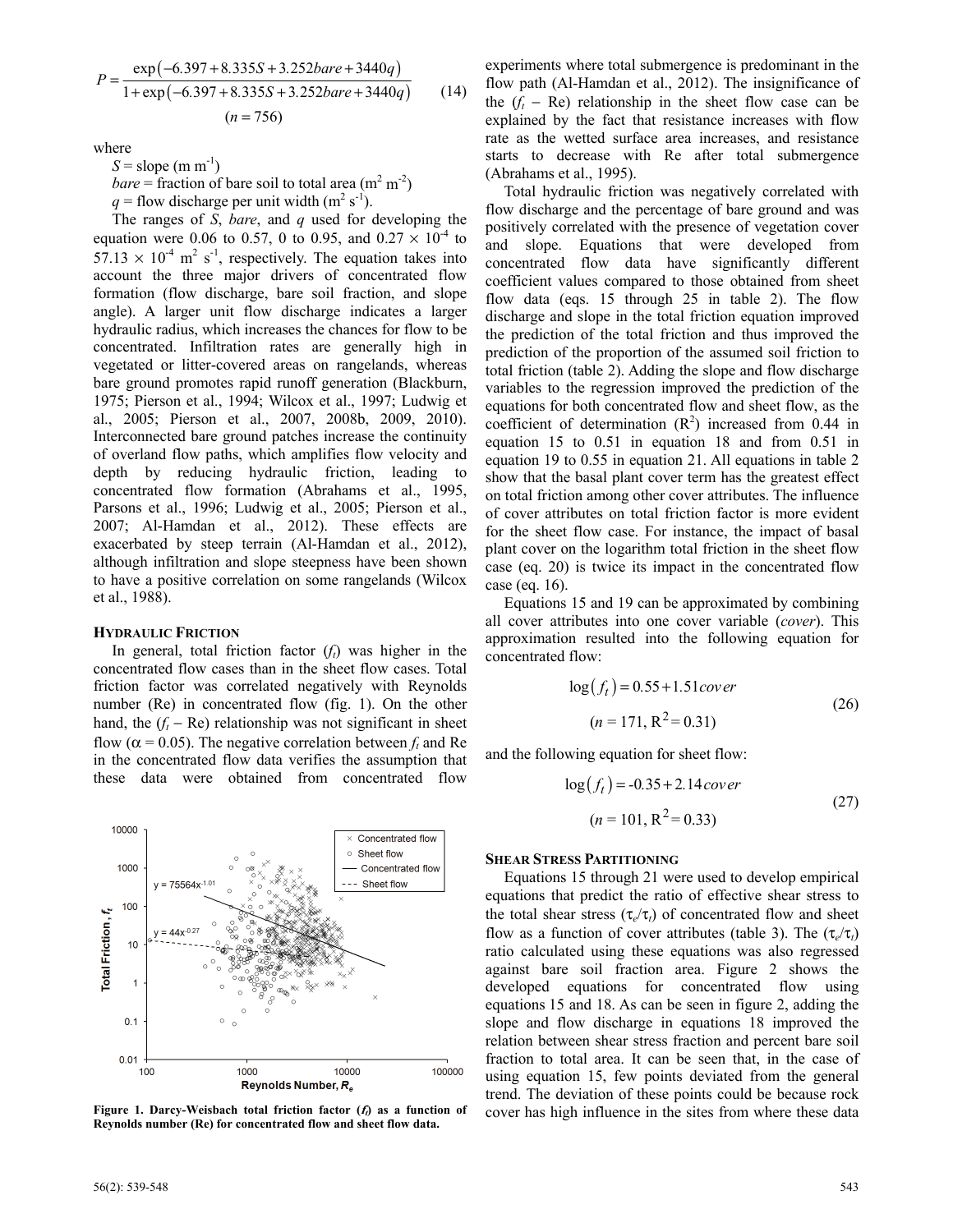**Table 2. Empirical equations for predicting <sup>f</sup>t for different flow categories as a function of fraction of litter cover (res), fraction of basal plant and cryptogam cover (bascry), fraction of rock cover (rock), slope (S), and flow discharge, (Q, m3 s-1).** 

| . .<br>Flow  | 。, , , ,<br>Equation                                                        | <b>Statistics</b>        | Equation No. |
|--------------|-----------------------------------------------------------------------------|--------------------------|--------------|
| Concentrated | $log(f_t) = 0.543 + 1.619$ res + 1.838b as cry                              | $n = 171$ , $R^2 = 0.44$ | 15           |
|              | $\log(f_t) = 0.015 + 1.393$ res + 1.57bascry + 1.955S                       | $n = 171$ , $R^2 = 0.54$ | 16           |
|              | $\log(f_t) = 0.846 + 1.416$ res + 1.759bascry - 1444Q                       | $n = 391$ , $R^2 = 0.45$ | 17           |
|              | $\log(f_t) = 0.250 + 1.349$ res + 1.763bascry + 1.339rock - 1519Q + 1.715S  | $n = 391$ , $R^2 = 0.51$ | 18           |
| Sheet        | $log(f_t) = -0.165 + 2.044$ res + 3.133bascry + 0.955rock                   | $n = 101$ , $R^2 = 0.51$ | 19           |
|              | $log(f_t) = -0.048 + 2.324$ res + 3.212bascry + 1.263rock - 1207Q           | $n = 178$ , $R^2 = 0.53$ | 20           |
|              | $\log(f_t) = -0.196 + 2.20res + 2.293 bascry + 1.188 rock - 1224Q + 1.648S$ | $n = 178$ , $R^2 = 0.55$ | 21           |
| All          | $log(f_t) = 0.413 + 1.493$ res + 2.254bascry                                | $n = 390$ , $R^2 = 0.44$ | 22           |
|              | $\log(f_t) = -0.109 + 1.425$ res + 0.442rock + 1.764bascry + 2.068S         | $n = 390$ , $R^2 = 0.53$ | 23           |
|              | $\log(f_t) = 0.731 + 1.525$ res + 2.076bascry - 1424Q                       | $n = 756$ , $R^2 = 0.50$ | 24           |
|              | $\log(f_t) = 0.141 + 1.53$ res + 1.902bascry + 0.783rock - 1224Q + 1.732S   | $n = 756$ , $R^2 = 0.56$ | 25           |

**Table 3. Empirical equations for predicting friction due to soil (<sup>f</sup>s) and the ratio of the hydraulic friction factor of the soil to the friction factor of** the composite surface  $(f/f)$  based on equations 15 through 25 (in table 2) for different flow categories as a function of fraction of litter cover (res), fraction of basal plant and cryptogam cover (bascry), fraction of rock cover (rock), slope (S), and flow discharge (Q, m<sup>3</sup> s<sup>-1</sup>).

| Flow         | $log(f_s)$                | $\log(f_s/f_t)$                            | Corresponding $f_t$<br>Equation No. |
|--------------|---------------------------|--------------------------------------------|-------------------------------------|
| Concentrated | 0.543                     | $-1.619$ res $-1.838$ bascry               | 15                                  |
|              | $0.015 - 1.955S$          | $-1.393$ res $-1.57$ bascrv                | 16                                  |
|              | $0.846 - 14440$           | $-1.416$ res $-1.759$ bascry               | 17                                  |
|              | $0.250 - 1519O + 1.715S$  | $-1.349$ res $-1.763$ bascry $-1.339$ rock | 18                                  |
| Sheet        | $-0.165$                  | $-2.044$ res $-3.133$ bascry $-0.955$ rock | 19                                  |
|              | $-0.048 - 1207O$          | $-2.324$ res $-3.212$ bascry $-1.263$ rock | 20                                  |
|              | $-0.196 - 1224O + 1.648S$ | $-2.20$ res $-2.293$ bascry $-1.188$ rock  | 21                                  |
| All          | 0.413                     | $-1.493$ res $-2.254$ bascrv               | 22                                  |
|              | $-0.109 + 2.068S$         | $-1.425$ res $-1.764$ bascry $-0.442$ rock | 23                                  |
|              | $0.731 - 14240$           | $-1.525$ res $-2.076$ bascrv               | 24                                  |
|              | $0.141 - 1224O + 1.732S$  | $-1.53$ res $-1.902$ bascry $-0.783$ rock  | 25                                  |





**Figure 2. Empirical equations that predict the ratio of effective** shear stress to total shear stress  $(\tau_e/\tau_i)$  of concentrated flow as a **function of the bare soil fraction of the total area based on equations 15 and 18.** 

points were taken. Rock cover did not show up in the multiple regressions in equation 15; therefore, using bare soil fraction as a surrogate variable for all cover attributes would not work in sites with high rock cover.

Figure 3 shows shear stress partitioning equations for concentrated flow and sheet flow using equations 18 and 21, respectively. As can be seen, when plots have less than

**Figure 3. Empirical equations that predict the ratio of effective shear**  stress to the total shear stress  $(\tau/\tau)$  of sheet flow and concentrated **flow as a function of bare soil fraction of total area based on equations 18 and 21.** 

80% bare soil, the ratio of effective shear stress to total shear stress is higher in concentrated flow. The lower effective shear stress fraction at the same bare soil values indicates that ground cover has more influence in protection of soil in the case of sheet flow.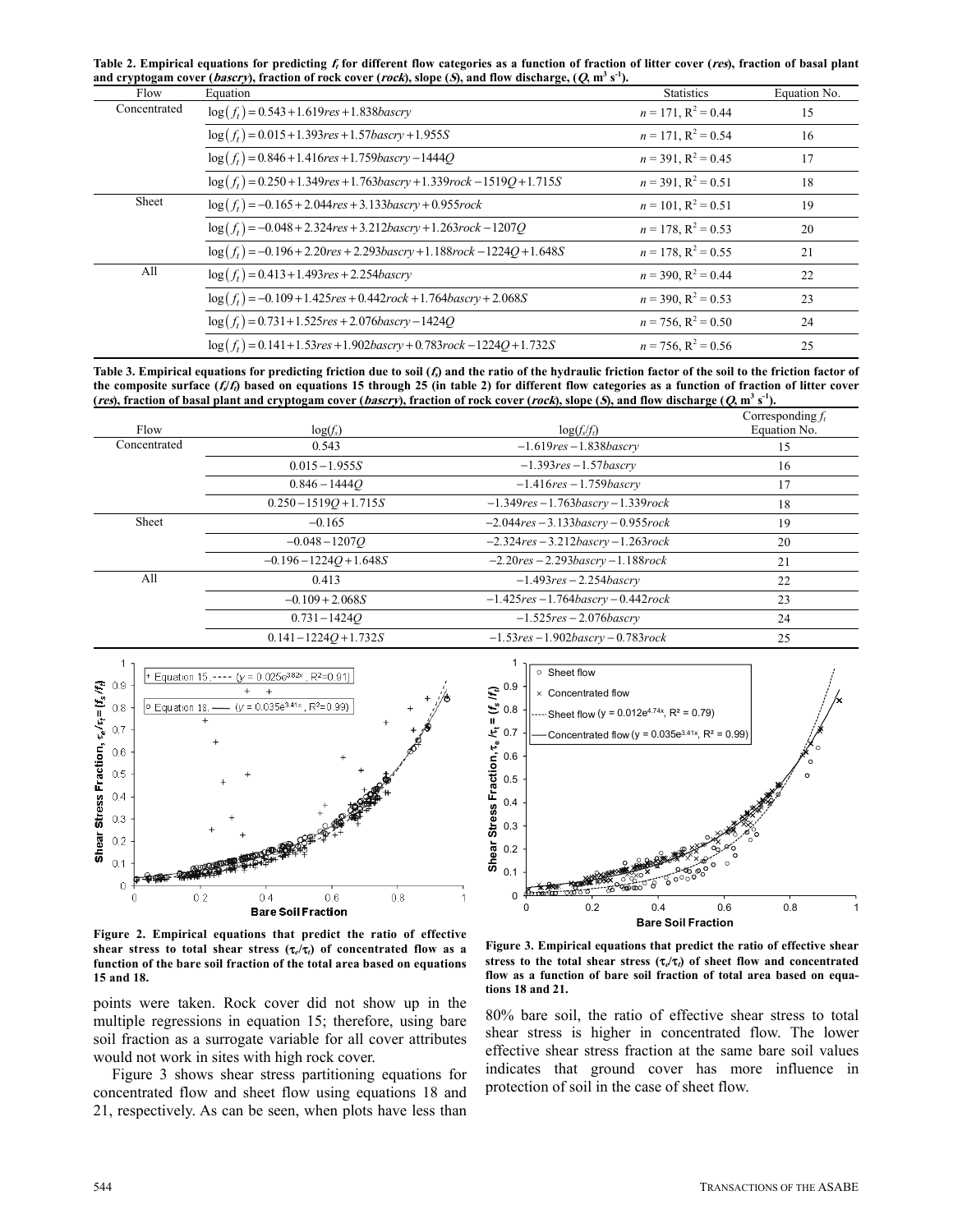

**Figure 4. Relationship between sediment flux as a dependent variable and total shear stress and effective shear stress using equation 18 as independent variables.** 



**Figure 5. Total shear stress and effective shear stress estimated by equation 18 as a function of bare soil fraction.** 

The relationship between total shear stress and soil sediment flux was not significant (fig. 4). On the other hand, the effective shear stress estimated by equation 18 is significantly correlated with soil sediment flux. Even though the relationship in figure 4 was developed using data from several sites with different erodibilities, the results emphasize the importance of partitioning the shear stress in order to make it a useful erodibility predictor.

In general, total shear stress was higher in concentrated flow cases, as they have a larger hydraulic radius. Figure 5 shows the total shear stress and effective shear stress portion as a function of bare soil using equation 18. Regardless of the value of total shear stress, the shear stress exerted on soil grains in the concentrated flow case estimated by equation 18 was significantly higher when the bare soil percentage exceeded 60% and significantly lower when bare soil was less than 25%. The same trend is evident in figure 6, where effective shear stress as an average is relatively small, regardless of the total shear stress value, when the basal plant cover exceeds 20%. In general, total shear stress in sheet flow was relatively small, except in plots that were fully covered (fig. 7). Effective



**Figure 6. Total shear stress and effective shear stress estimated by equation 18 as a function of basal plant and cryptogam fraction.** 



**Figure 7. Total shear stress and effective shear stress estimated by equation 21 as a function of bare soil fraction.** 



**Figure 8. Total shear stress and effective shear stress estimated by equation 21 as a function of basal plant and cryptogam fraction.** 

shear stress in the sheet flow case estimated by equation 21 was very small, except when bare soil exceeded 80%. Effective shear stress was also relatively small in the sheet flow case, regardless of the total shear stress value, except when the basal plant cover was totally absent (fig. 8). The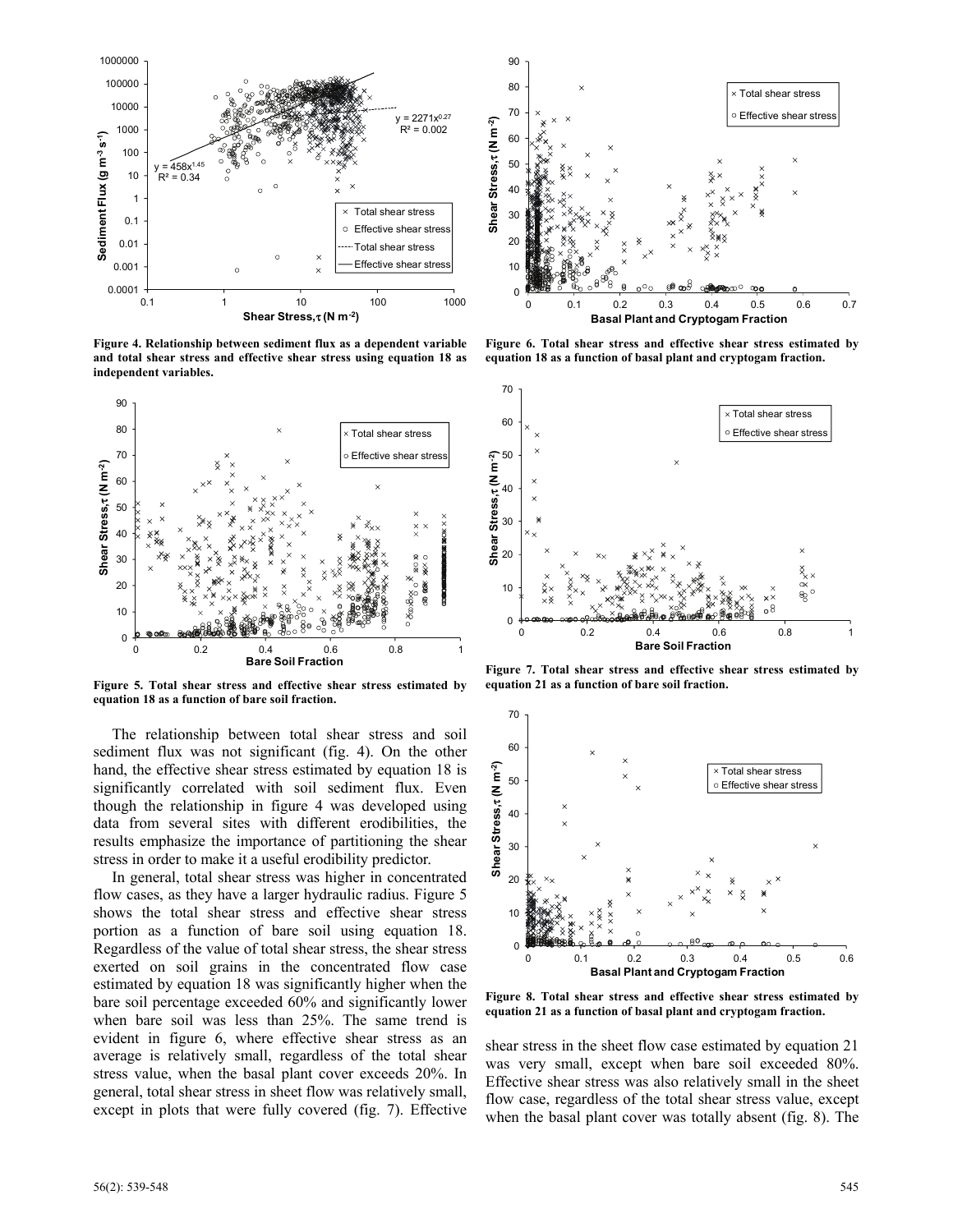relatively low values of hydraulic radius in the sheet flow case explain why total shear stress, as calculated by equation 1, is low. The low total shear stress in the sheet flow experiments can also be explained by the fact that the sheet flow cases occurred on gently sloped plots. If the plots had a steep slope, then the flow would have likely been concentrated, unless the plots were fully covered. In that case, the shear stress would have been high, but mostly applied on the cover and not the soil grains.

#### **RMA REGRESSION**

The equations presented in table 2 were developed using OLS regression. OLS regression can sometimes underestimate the slope and overestimate the intercept of the regression. In order to see how using OLS regression impacted our results, we also applied RMA regression to develop equations similar to equations 26 and 27. The equations resulting from the RMA regression were as follows for concentrated flow:

$$
\log(f_t) = -0.08 + 2.7 \, \text{cov}\,\text{er} \tag{28}
$$

and for sheet flow:

$$
\log(f_t) = -1.33 + 3.73 \, \text{cover} \tag{29}
$$

Figure 9 shows the regression results between logtransformed total friction and ground cover for concentrated flow using OLS and RMA regressions (i.e., eqs. 26 and 28). It can be seen that, as expected, OLS regression underestimated the slope of the regression (i.e., hydraulic friction explained by cover) and overestimated the intercept (i.e., friction due to soil grain). Figure 10 shows the shear stress partitioning equations based on equations 26 and 28 for concentrated flow. It can be seen that the estimate of the fraction of effective shear stress to total shear stress was dramatically reduced when using RMA regression. These estimates indicate that the fraction of effective shear stress can be negligible until the bare soil fraction exceeds 60%. This conclusion is more evident in figure 11, where estimates of effective shear stress using RMA regression for the concentrated flow experiments are depicted. Figure 11 also shows the effective shear stress estimates using OLS regression (i.e., eq. 26). It can be seen that, even though the OLS values are higher than those from RMA regression, the same conclusion holds, i.e., effective shear stress cannot be negligible when the bare soil fraction exceeds 60%. This corroborates Gifford's (1985) extensive review of the literature on rangeland cover, which concluded that ground cover should be maintained above a critical threshold of  $~50\%$  to adequately protect the soil surface.

Using RMA in equations 28 and 29 might give better estimates for shear stress partitioning, since the coefficient of determination when using only cover as an independent variable in equations 26 and 27 was very low. However, using OLS regression in these equations can be reasonable, as the coefficient of determination of empirical equations 18 and 21 was higher. In addition, OLS regression would be even more reasonable if the purpose of the shear stress partitioning is risk assessment, since OLS

gives higher estimates of the effective shear stress than RMA, and thus gives more confidence for decisions to protect a vulnerable rangeland site.



**Figure 9. Log-transformed total friction factor**  $log(f_i)$  **in concentrated flow as a function of ground cover using OLS and RMA regression.** 



**Figure 10. Empirical equations that predict the ratio of effective shear**  stress to total shear stress  $(\tau_c/\tau_t)$  of concentrated flow as a function of **the bare soil fraction of the total area based on equations 26 and 28.** 



**Figure 11. Effective shear stress estimated by equation 26 (OLS regression) and equation 28 (RMA regression) as a function of the bare soil fraction.**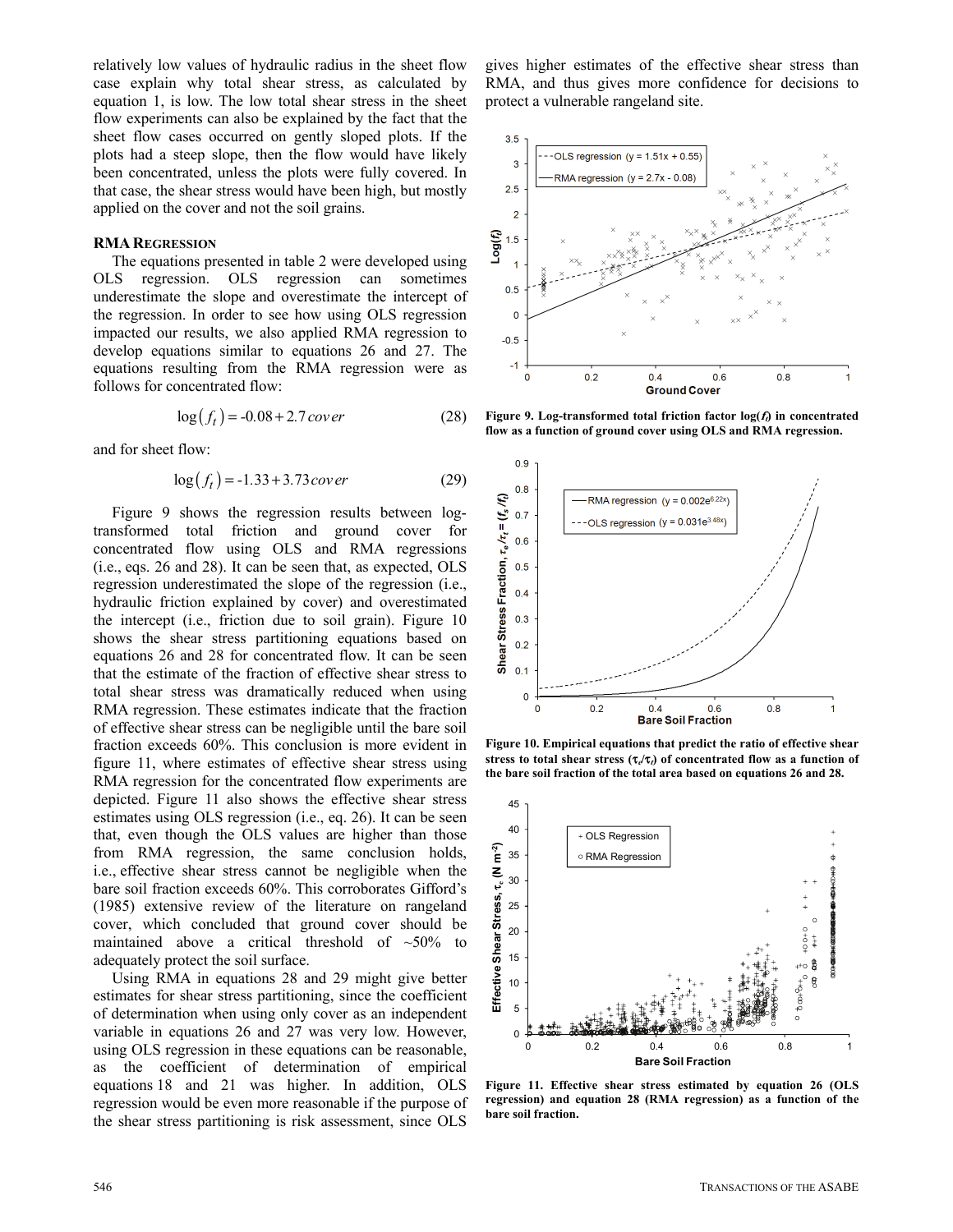#### **IMPLICATIONS**

The resulting predictive equations in this study were obtained from data that represent a diverse set of rangeland environments. In addition, these predictive equations were developed from a data set with high variability of the hydraulic regime (e.g., Reynolds number varied from 106 to 18,915). Such high variability within the data set makes the resulting predictive equations applicable to a wide range of flow regimes, ecological sites, soils, slopes, and vegetation and ground cover conditions. Therefore, these equations could be used to improve the performance of physically based hydrology and erosion models, as well as the performance of erosion risk assessment tools.

For the purpose of modeling, it is important to know when overland flow will most likely become concentrated. As can be seen from the results of this study, the formation of concentrated flow increases the risk of erosion by increasing the total shear stress. In addition, formation of concentrated flow reduces the impact of cover for protecting the soil. Equation 14 can be used to predict the probability of concentrated flow formation using slope, bare soil fraction, and unit flow discharge. Slope and fraction of bare soil can be measured in the field, while flow discharge can be obtained from a hydrologic model of overland flow. Once a probability of concentrated flow formation is calculated, researchers can assume that the probability value is equal to the portion of overland flow that would be concentrated. After that, equation 18 can be applied to this portion of overland flow in order to estimate the effective shear stress fraction by concentrated flow. In the case that Darcy-Weisbach friction is needed for estimating flow discharge, researchers can use equation 23. The flow discharge resulting from equation 23 can be then used in equation 14 for distributing flow into concentrated flow or sheet flow. If differentiation between concentrated flow and sheet flow is not important, then equations 22 through 25 can be used as an approximation of the hydraulics and shear stress partitioning.

For the purpose of risk assessment modeling, researchers can use equation 14 for estimating the risk of concentrated flow formation in a specific scenario for a selected site. An assessment of how well that site is protected against such concentrated flow can be investigated using the shear stress partitioning equations in table 3. Figure 12 shows an example of risk index calculated from equations 14 and 18 for the scenario of  $q = 0.0009$  m<sup>2</sup> s<sup>-1</sup> (i.e., average value of q in this study). The risk index represents the possibility of flow to concentrate and how much the shear stress due to such concentrated flow would be effective for generating erosion. Picking an arbitrary threshold value for a site with a slope of 0.15 being at risk when the risk index is equal to 0.1, a rangeland site would be at risk if bare soil exceeded 60%. It is important to mention here that the risk index is for a specific scenario where  $q = 0.0009$  m<sup>2</sup> s<sup>-1</sup>. In order to have more realistic risk assessment, the risk of having high values of *q* must be established and then combined with the risk index shown in figure 12. Several factors control the value of *q*, including rainfall intensity and duration, slope, and vegetation cover. Since vegetation cover reduces *q* by adding more hydraulic friction to flow and increasing infiltration



**Figure 12. Risk index of possible higher erosion rate in the case of overland unit flow discharge of**  $q = 0.0009$  **m<sup>2</sup> s<sup>-1</sup> on rangeland as a function of bare soil and slope. The risk index is a result of the probability of flow to concentrate (P) times the shear stress fraction using equation 18 (** $f/\hat{f}$ **).** 

rate, the threshold value of bare soil at which the site would be at risk can be higher if the *q* value has less chance of being achieved at this bare soil value. For instance, if a site with slope of 0.15 has a high chance of producing a *q* value of 0.0009  $m^2$  s<sup>-1</sup> only if bare soil exceeds 80%, then the threshold value of bare soil at which the site is at risk would be larger than 60%.

## **SUMMARY AND CONCLUSIONS**

In this study, the effective shear stress component was estimated based on the assumption that the ratio of effective shear stress to total shear stress is equal to the ratio of hydraulic friction factor of the soil to the friction factor of the composite surface. The total hydraulic friction factor was obtained from empirical equations developed by regressing the measured total friction against measured vegetation and rock cover, slope, and flow rate. The hydraulic friction factor of each cover element was estimated based on its parameter in the respective equation. Empirical equations that predict the ratio of effective shear stress to total shear stress in terms of bare soil area were developed. The equations are applicable across a wide range of ecological sites, soils, slopes, and vegetation and ground cover conditions and can be used by physically based rangeland hydrology and erosion models. A logistic equation was developed to estimate the probability of overland flow to become concentrated. This study shows that shear stress exerted on soil grains estimated by the developed partitioning equations was relatively small in sheet flow. Shear stress exerted on soil grains, as estimated by the developed partitioning equations, is significantly lower when bare soil is less than 25% and significantly higher when bare soil exceeds 60% of the total surface area or when the plant basal cover is less than 20%. The logistic equation that estimates the chances of overland flow to become concentrated and the abovementioned percentages could be used as relative measures of hydrologic recovery for disturbed rangelands or as triggers that indicate a site is crossing a threshold beyond which soil